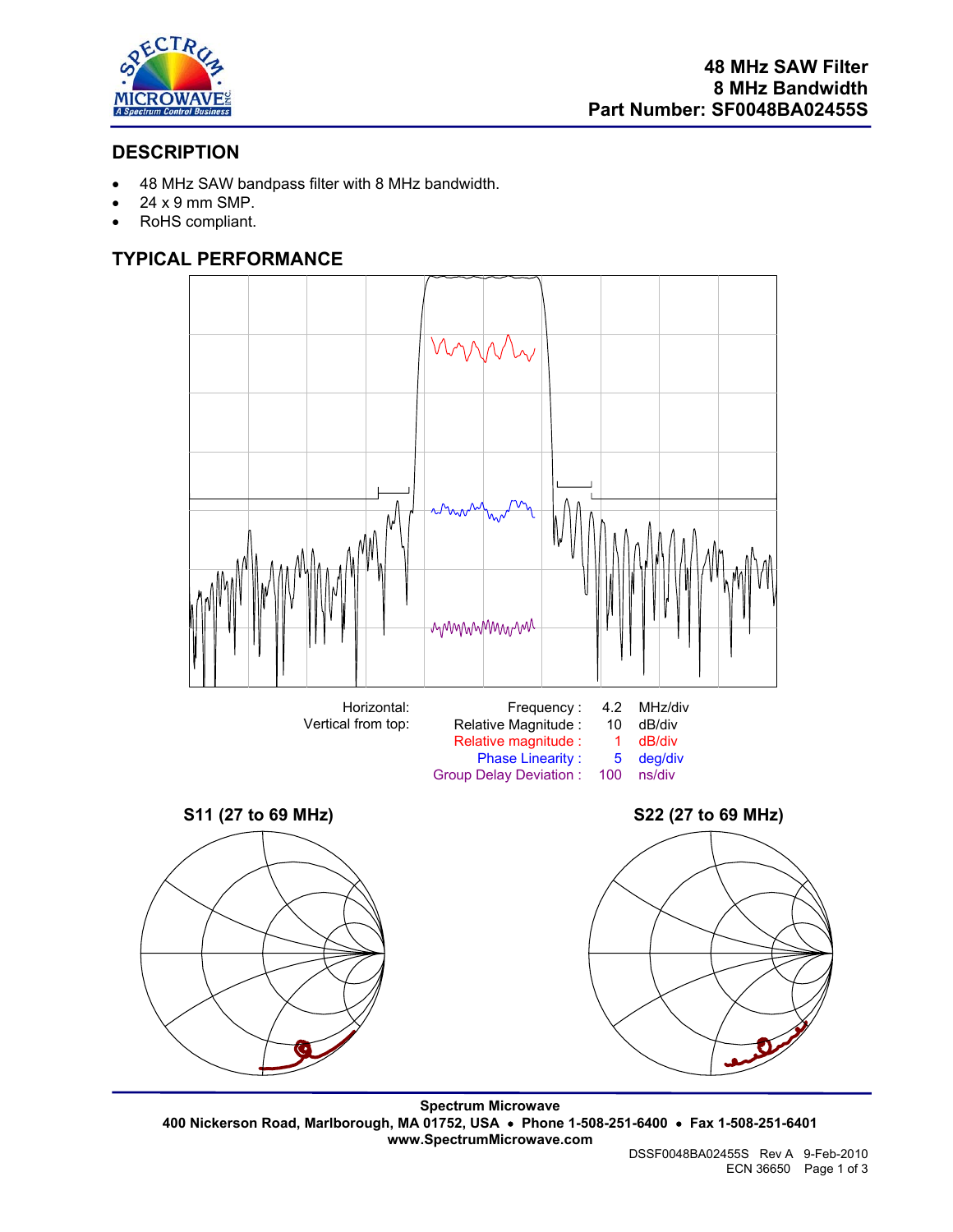

## **SPECIFICATION**

| Parameter                                   | <b>Min</b> | <b>Typ</b>    | <b>Max</b> | <b>Units</b> |
|---------------------------------------------|------------|---------------|------------|--------------|
| Center Frequency, F <sub>c</sub>            | 47.95      | 48.00         | 48.05      | MHz          |
| Minimum Insertion Loss                      |            | 20.8          | 26.5       | dB           |
| 1 dB Bandwidth <sup>2</sup>                 | 7.45       | 8.01          |            | <b>MHz</b>   |
| 3 dB Bandwidth <sup>2</sup>                 | 8.00       | 8.41          |            |              |
| 35 dB Bandwidth <sup>2</sup>                |            | 10.28         | 10.50      | MHz          |
| Rejection (10 to 40.5 MHz) <sup>2</sup>     | 38         | 41            |            | dB           |
| $(40.5 \text{ to } 42.75 \text{ MHz})^2$    | 37         | 38            |            | dB           |
| $(53.25 \text{ to } 55.75 \text{ MHz})^2$   | 36         | 37            |            | dB           |
| $(55.75 \text{ to } 72 \text{ MHz})^2$      | 38         | 42            |            | dB           |
| Passband Amplitude Ripple <sup>3</sup>      |            | 0.5           | 0.8        | dB p-p       |
| Passband Phase Ripple <sup>3</sup>          |            | $\mathcal{P}$ | 5          | deg p-p      |
| Passband Group Delay Ripple <sup>3</sup>    |            | 30            | 50         | ns p-p       |
| <b>Absolute Delay</b>                       |            | 1.4           |            | us           |
| <b>Temperature Coefficient of Frequency</b> |            | -74           |            | ppm/°C       |
| Source/Load Impedance                       |            | 50            |            | ohms         |
| Ambient Temperature <sup>4</sup>            |            | 25            |            | $^{\circ}$ C |

Notes: 1. Defined as the average of the lower and upper 3 dB frequencies.

2. All dB levels are defined relative to the insertion loss.

3. Measured over Fc +/- 3.7 MHz at room ambient temperature.

4. Fc will shift approximately +110 KHz at 0˚C and –200 KHz at 70˚C

### **MAXIMUM RATINGS**

| <b>/Parameter</b>                  |     | 18 X |     |
|------------------------------------|-----|------|-----|
| Storage Temperature Range          | -40 | 85   |     |
| <b>Operating Temperature Range</b> |     |      |     |
| Input Power Level                  |     |      | dBm |

# **MATCHING CIRCUIT**



Note: Matching components are not required.